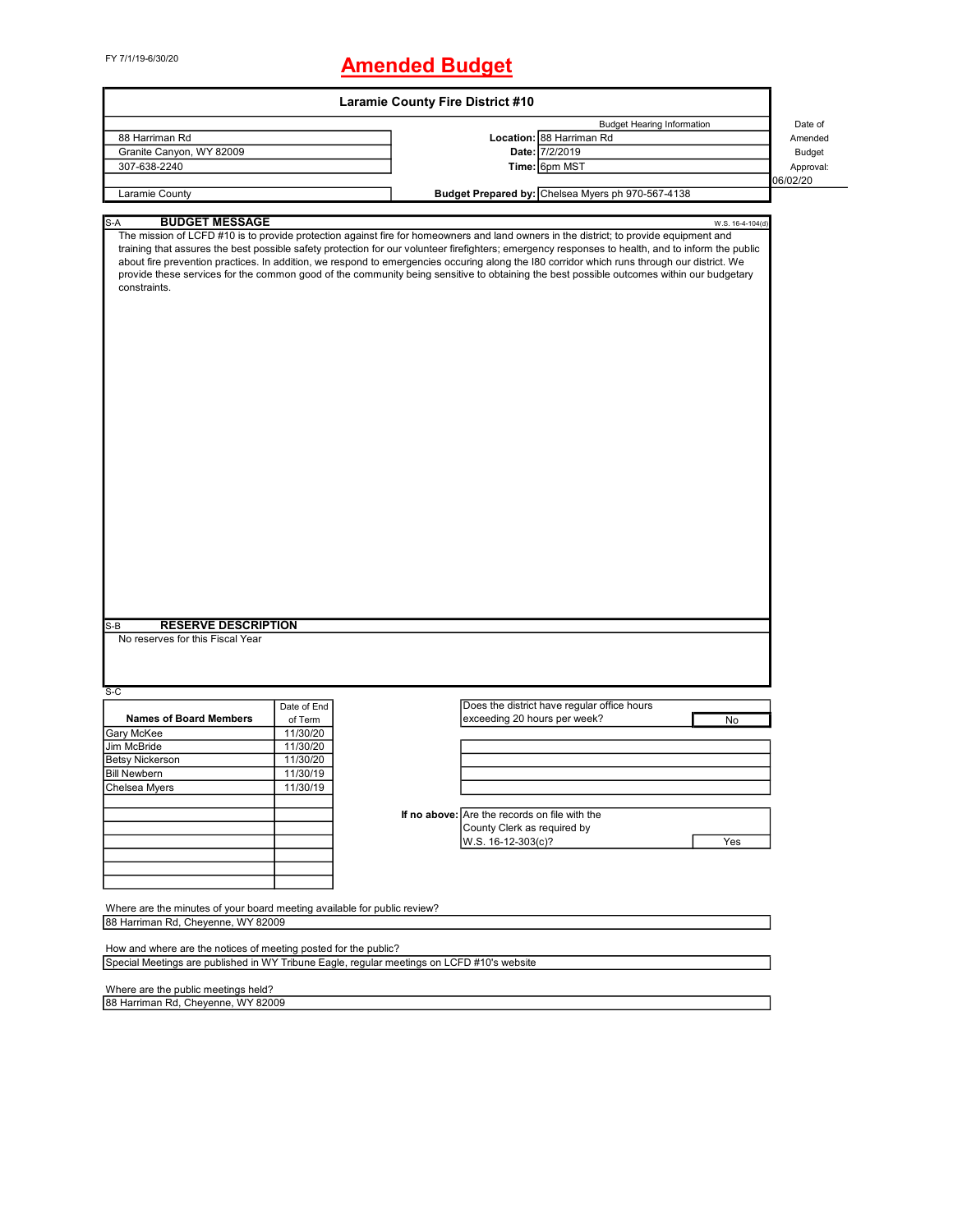#### **AMENDED BUDGET SUMMARY**

|       | <b>OVERVIEW</b>                                             | 2017-2018<br>Actual | 2018-2019<br>Estimated | 2019-2020<br>Proposed | Final Approval | Amended<br>Budget |
|-------|-------------------------------------------------------------|---------------------|------------------------|-----------------------|----------------|-------------------|
| $S-1$ | <b>Total Budgeted Expenditures</b>                          | \$1,329,826         | \$176,082              | \$124,450             | \$130,100      | \$357,247         |
| $S-2$ | <b>Total Principal to Pay on Debt</b>                       | \$0                 | \$0                    | \$0                   | \$0            | \$0               |
| $S-3$ | <b>Total Change to Restricted Funds</b>                     | \$0                 | $-$77,036$             | \$0                   | \$0            | \$0               |
| $S-4$ | <b>Total General Fund and Forecasted Revenues Available</b> | \$465,117           | \$363,603              | \$388,077             | \$388,077      | \$628,516         |
| $S-5$ | Amount requested from County Commissioners                  | \$169.455           | \$91,311               | \$104,500             | \$104,500      | \$104,500         |
| $S-6$ | <b>Additional Funding Needed:</b>                           |                     |                        | \$0                   | \$0            | \$0               |

|                   | <b>REVENUE SUMMARY</b>                                                          | 2017-2018<br>Actual | 2018-2019<br>Estimated | 2019-2020<br>Proposed | <b>Final Approval</b>            | Amended<br><b>Budget</b> |
|-------------------|---------------------------------------------------------------------------------|---------------------|------------------------|-----------------------|----------------------------------|--------------------------|
|                   |                                                                                 |                     |                        |                       |                                  |                          |
| $S-7$             | <b>Operating Revenues</b>                                                       | \$29,127            | \$6,326                | \$15,000              | \$15,000                         | \$22,362                 |
| $S-8$             | Tax levy (From the County Treasurer)                                            | \$92,442            | \$91,311               | \$104,500             | \$104,500                        | \$104,500                |
| $S-9$             | <b>Government Support</b>                                                       | \$0                 | \$0                    | \$0                   | \$0                              | \$0                      |
| $S-10$            | <b>Grants</b>                                                                   | \$0                 | \$0                    | \$3,000               | \$3,000                          | \$214,431                |
| $S-11$            | Other County Support (Not from Co. Treas.)                                      | \$77,013            | \$0                    | \$0                   | \$0                              | \$0                      |
| $S-12$            | <b>Miscellaneous</b>                                                            | \$2,149             | \$1,580                | \$1,020               | \$1,020                          | \$16,020                 |
| $S-13$            | <b>Other Forecasted Revenue</b>                                                 | \$0                 | \$0                    | \$0                   | \$0                              | \$0                      |
|                   |                                                                                 |                     |                        |                       |                                  |                          |
| $S-14$            | <b>Total Revenue</b>                                                            | \$200,731           | \$99,217               | \$123,520             | \$123,520                        | \$357,313                |
| FY 7/1/19-6/30/20 |                                                                                 |                     |                        |                       | Laramie County Fire District #10 |                          |
|                   | <b>EXPENDITURE SUMMARY</b>                                                      | 2017-2018           | 2018-2019              | 2019-2020             | <b>Final Approval</b>            | Amended                  |
|                   |                                                                                 | Actual              | Estimated              | Proposed              |                                  | <b>Budget</b>            |
| $S-15$            | <b>Capital Outlay</b>                                                           | \$1,268,275         | \$21,600               | \$31,400              | \$31,400                         | \$136,747                |
| $S-16$            | <b>Interest and Fees On Debt</b>                                                | \$0                 | \$0                    | \$0                   | \$0                              | \$0                      |
| $S-17$            | <b>Administration</b>                                                           | \$4,967             | \$11,721               | \$9,500               | \$14,500                         | \$14,500                 |
| $S-18$            | <b>Operations</b>                                                               | \$46,286            | \$55,112               | \$70,600              | \$71,250                         | \$188,250                |
| $S-19$            | <b>Indirect Costs</b>                                                           | \$10,298            | \$10,613               | \$12,950              | \$12,950                         | \$17,750                 |
| <b>S-20R</b>      | <b>Expenditures paid by Reserves</b>                                            | \$0                 | \$77,036               | \$0                   | \$0                              | \$0                      |
| $S-20$            | <b>Total Expenditures</b>                                                       | \$1,329,826         | \$176,082              | \$124,450             | \$130,100                        | \$357,247                |
|                   |                                                                                 |                     |                        |                       |                                  |                          |
|                   | <b>DEBT SUMMARY</b>                                                             | 2017-2018           | 2018-2019              | 2019-2020             | <b>Final Approval</b>            | Amended                  |
|                   |                                                                                 | Actual              | Estimated              | Proposed              |                                  | <b>Budget</b>            |
|                   |                                                                                 |                     |                        |                       |                                  |                          |
| $S-21$            | <b>Principal Paid on Debt</b>                                                   | \$0                 | \$0                    | \$0                   | \$0                              | \$0                      |
|                   |                                                                                 | 2017-2018           | 2018-2019              | 2019-2020             |                                  | Amended                  |
|                   | <b>CASH AND INVESTMENTS</b>                                                     | Actual              | Estimated              | Proposed              | <b>Final Approval</b>            | <b>Budget</b>            |
|                   |                                                                                 |                     |                        |                       |                                  |                          |
| $S-22$            | <b>TOTAL GENERAL FUNDS</b>                                                      | \$264,386           | \$264,386              | \$264,557             | \$264,557                        | \$271,203                |
|                   |                                                                                 |                     |                        |                       |                                  |                          |
| $S-23$            | <b>Summary of Reserve Funds</b><br><b>Beginning Balance in Reserve Accounts</b> |                     |                        |                       |                                  |                          |
| $S-24$            | a. Sinking and Debt Service Funds                                               | \$0                 | \$0                    | \$0                   | \$0                              | \$0                      |
| $S-25$            | b. Reserves                                                                     | \$77,036            | \$77,036               | \$0                   | \$0                              | \$0                      |
| $S-26$            | c. Bond Funds                                                                   | \$0                 | \$0                    | \$0                   | \$0                              | \$0                      |
|                   | Total Reserves (a+b+c)                                                          | \$77,036            | \$77,036               | \$0                   | \$0                              | \$0                      |
| $S-27$            | Amount to be added                                                              |                     |                        |                       |                                  |                          |
| $S-28$            | a. Sinking and Debt Service Funds                                               | \$0                 | \$0                    | \$0                   | \$0                              | \$0                      |
| $S-29$            | b. Reserves                                                                     | $\overline{50}$     | \$0                    | \$0                   | \$0                              | $\frac{6}{3}$            |
| $S-30$            | c. Bond Funds                                                                   | \$0                 | \$0                    | \$0                   | \$0                              | \$0                      |
|                   | Total to be added (a+b+c)                                                       | \$0                 | \$0                    | \$0                   | \$0                              | \$0                      |
|                   |                                                                                 |                     |                        |                       |                                  |                          |
| $S-31$            | <b>Subtotal</b>                                                                 | \$77,036            | \$77,036               | \$0                   | \$0                              | \$0                      |
| $S-32$            | Less Total to be spent                                                          | \$0                 | \$77,036               | \$0                   | \$0                              | \$0                      |
| $S-33$            | TOTAL RESERVES AT END OF FISCAL YEAR                                            | \$77,036            | \$0                    | \$0                   | \$0                              | \$0                      |
|                   |                                                                                 |                     |                        |                       | <b>End of Summary</b>            |                          |

*Budget Officer / District Official (if not same as "Submitted by")*

Date adopted by Special District

Granite Canyon, WY 82009 **DISTRICT ADDRESS:** 88 Harriman Rd **PREPARED BY:** Chelsea Myers ph 970-567-4138

**DISTRICT PHONE:** 307-638-2240

 $\overline{a}$ 

1/23/19 *Form approved by Wyoming Department of Audit, Public Funds Division* FY 7/1/19-6/30/20 *Prepared in compliance with the Uniform Municipal Fiscal Procedures Act (W.S. 16-4-101 through 124) as it applies.*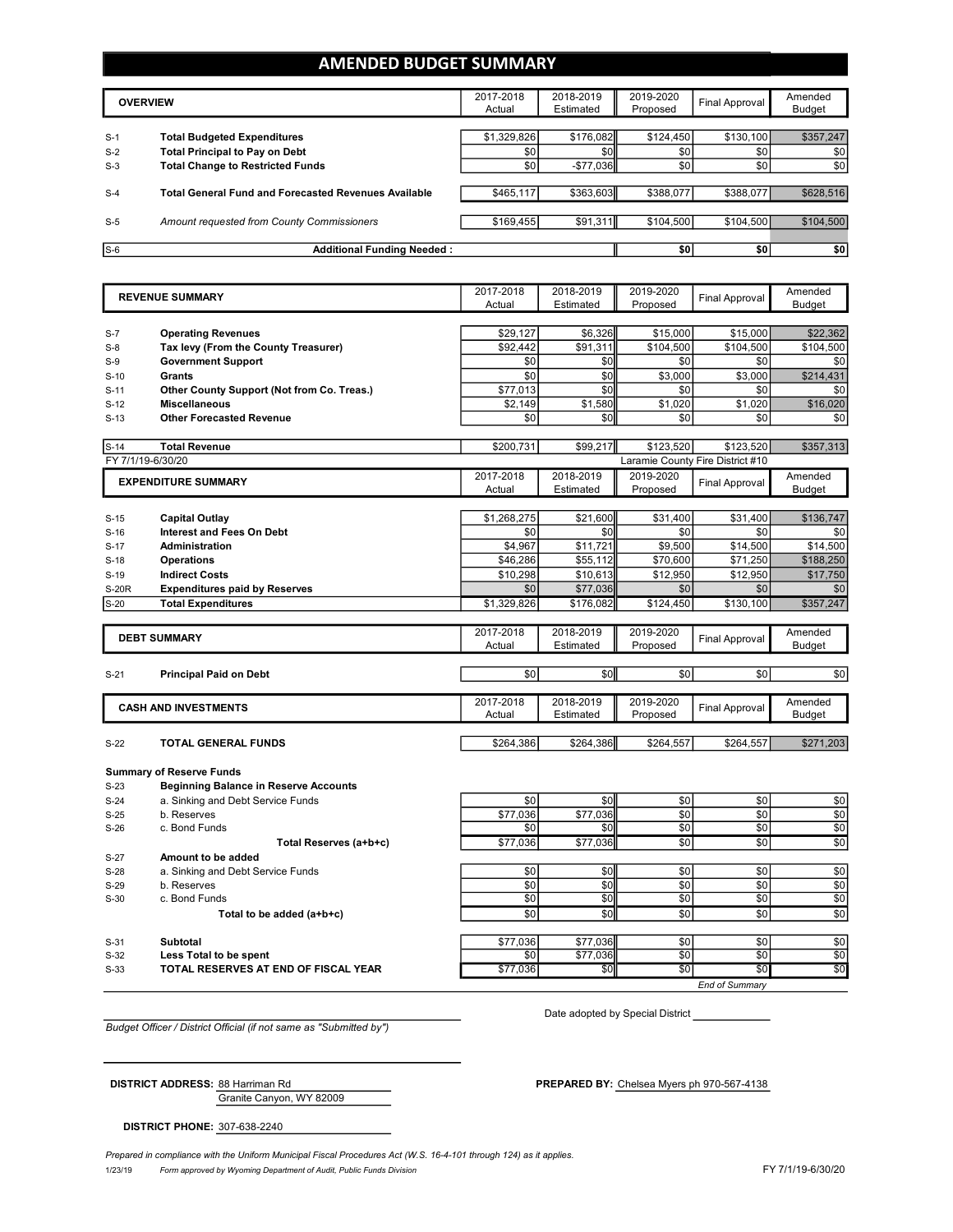Laramie County Fire District #10

**NAME OF DISTRICT/BOARD**

**FYE** 6/30/2020

|         | <b>PROPERTY TAXES AND ASSESSMENTS</b>          |                     |                        |                       |                       |                          |
|---------|------------------------------------------------|---------------------|------------------------|-----------------------|-----------------------|--------------------------|
|         |                                                |                     |                        |                       |                       |                          |
|         |                                                | 2017-2018           | 2018-2019              | 2019-2020             | <b>Final Approval</b> | Amended                  |
|         |                                                | Actual              | Estimated              | Proposed              |                       | <b>Budget</b>            |
| $R-1$   | <b>Property Taxes and Assessments Received</b> |                     |                        |                       |                       |                          |
| $R-1.1$ | Tax Levy (From the County Treasurer)           | \$92,442            | \$91,311               | \$104,500             | \$104,500             | \$104,500                |
| $R-1.2$ | Other County Support                           | \$77,013            |                        |                       |                       |                          |
|         | <b>FORECASTED REVENUE</b>                      |                     |                        |                       |                       |                          |
|         |                                                |                     |                        |                       |                       |                          |
|         |                                                | 2017-2018<br>Actual | 2018-2019<br>Estimated | 2019-2020<br>Proposed | <b>Final Approval</b> | Amended<br><b>Budget</b> |
| $R-2$   | <b>Revenues from Other Governments</b>         |                     |                        |                       |                       |                          |
| $R-2.1$ | State Aid                                      |                     |                        |                       |                       |                          |
| $R-2.2$ | Additional County Aid (non-treasurer)          |                     |                        |                       |                       |                          |
| $R-2.3$ | City (or Town) Aid                             |                     |                        |                       |                       |                          |
| $R-2.4$ | Other (Specify)                                |                     |                        |                       |                       |                          |
| $R-2.5$ | <b>Total Government Support</b>                | \$0                 | \$0                    | \$0                   | \$0                   | \$0                      |
| $R-3$   | <b>Operating Revenues</b>                      |                     |                        |                       |                       |                          |
| $R-3.1$ | <b>Customer Charges</b>                        |                     |                        |                       |                       |                          |
| $R-3.2$ | Sales of Goods or Services                     | \$29,127            | \$6,326                | \$15,000              | \$15,000              | \$15,000                 |
| $R-3.3$ | <b>Other Assessments</b>                       |                     |                        |                       |                       | \$7,362                  |
| $R-3.4$ | <b>Total Operating Revenues</b>                | \$29,127            | \$6,326                | \$15,000              | \$15,000              | \$22,362                 |
| $R-4$   | <b>Grants</b>                                  |                     |                        |                       |                       |                          |
| $R-4.1$ | <b>Direct Federal Grants</b>                   |                     |                        |                       |                       |                          |
| $R-4.2$ | Federal Grants thru State Agencies             |                     |                        |                       |                       | \$9,362                  |
| $R-4.3$ | Grants from State Agencies                     |                     |                        | \$3,000               | \$3,000               | \$205,069                |
| $R-4.4$ | <b>Total Grants</b>                            | $\frac{6}{5}$       | \$0                    | \$3,000               | \$3,000               | \$214,431                |
| $R-5$   | <b>Miscellaneous Revenue</b>                   |                     |                        |                       |                       |                          |
| $R-5.1$ | Interest                                       | \$1,174             | \$1,080                | \$1,020               | \$1,020               | \$1,020                  |
| $R-5.2$ | Other: Specify<br>Donations                    | \$450               | \$500                  |                       |                       |                          |
| $R-5.3$ | Other: See Additional                          | \$525               |                        |                       |                       | \$15,000                 |
| $R-5.4$ | <b>Total Miscellaneous</b>                     | \$2,149             | \$1,580                | \$1,020               | \$1,020               | \$16,020                 |
| $R-5.5$ | <b>Total Forecasted Revenue</b>                | \$31,276            | \$7,906                | \$19,020              | \$19,020              | \$252,813                |
| $R-6$   | <b>Other Forecasted Revenue</b>                |                     |                        |                       |                       |                          |
| $R-6.1$ | a. Other past due-as estimated by Co. Treas.   |                     |                        |                       |                       |                          |
| $R-6.2$ | b. Other forecasted revenue (specify):         |                     |                        |                       |                       |                          |
| $R-6.3$ |                                                |                     |                        |                       |                       |                          |
| $R-6.4$ |                                                |                     |                        |                       |                       |                          |
| $R-6.5$ |                                                |                     |                        |                       |                       |                          |
| $R-6.6$ | Total Other Forecasted Revenue (a+b)           | \$0                 | \$0                    | \$0                   | \$0                   | \$0                      |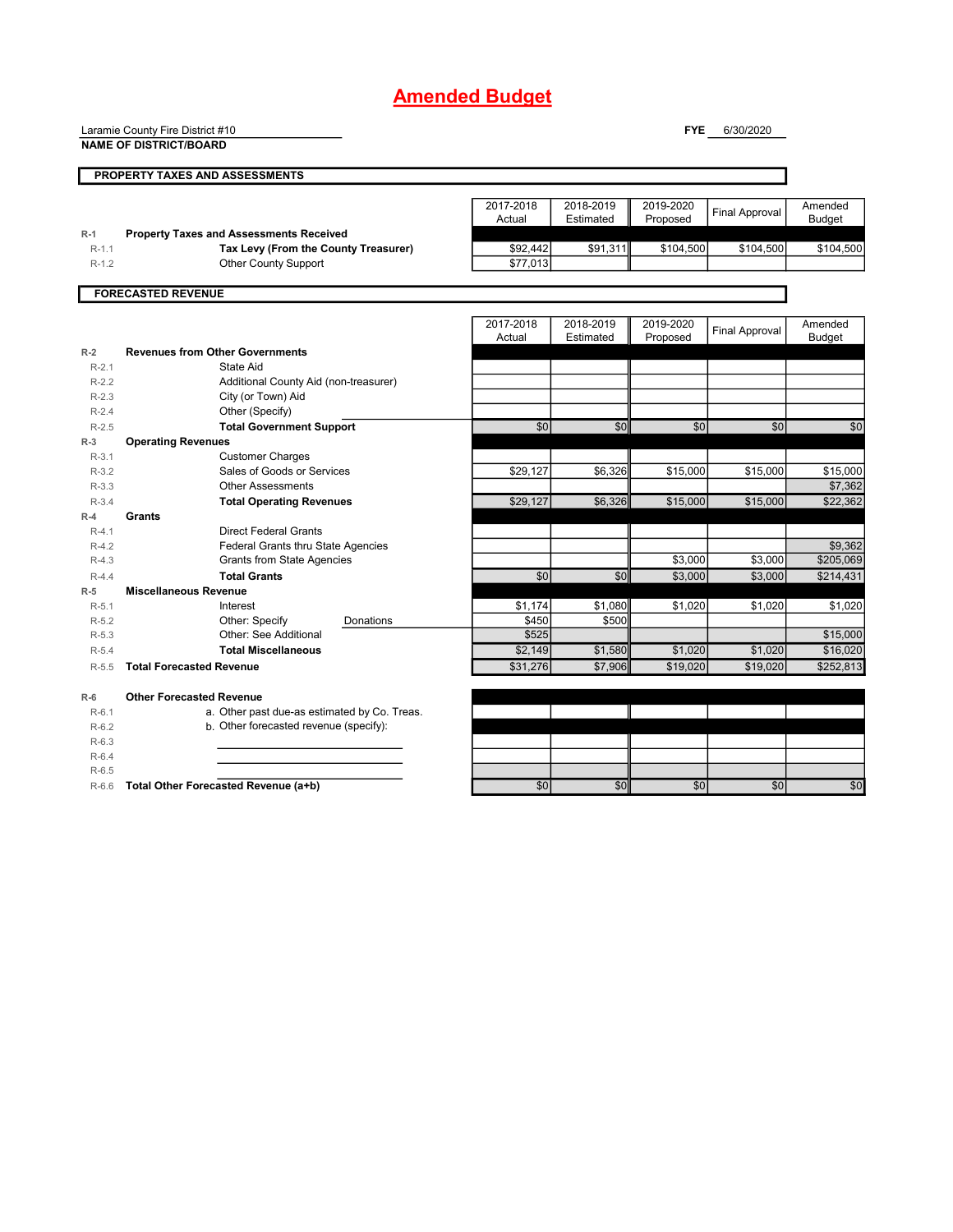Laramie County Fire District #10 **NAME OF DISTRICT/BOARD**

**FYE** 6/30/2020

#### **CAPITAL OUTLAY BUDGET**

| $E-1$   | <b>Capital Outlay</b>       |             |          |
|---------|-----------------------------|-------------|----------|
| $E-1.1$ | <b>Real Property</b>        | \$1,209,952 | \$600    |
| $E-1.2$ | Vehicles                    | \$58,323    | \$21,000 |
| $E-1.3$ | <b>Office Equipment</b>     |             |          |
| $E-1.4$ | Other (Specify)             |             |          |
| $E-1.5$ | <b>PPE Equipment</b>        |             |          |
| $E-1.6$ | Equipment                   |             |          |
| $E-1.7$ |                             |             |          |
| $E-1.8$ | <b>TOTAL CAPITAL OUTLAY</b> | \$1,268,275 | \$21,600 |

|         |                             |                      | 2017-2018<br>Actual | 2018-2019<br>Estimated | 2019-2020<br>Proposed | Final Approval | Amended<br><b>Budget</b> |
|---------|-----------------------------|----------------------|---------------------|------------------------|-----------------------|----------------|--------------------------|
|         | <b>Capital Outlay</b>       |                      |                     |                        |                       |                |                          |
| $E-1.1$ |                             | <b>Real Property</b> | \$1,209,952         | \$600                  |                       |                |                          |
| $E-1.2$ |                             | Vehicles             | \$58,323            | \$21,000               | \$31,400              | \$31,400       | \$82,400                 |
| $E-1.3$ |                             | Office Equipment     |                     |                        |                       |                |                          |
| $E-1.4$ |                             | Other (Specify)      |                     |                        |                       |                |                          |
| $E-1.5$ |                             | PPE Equipment        |                     |                        |                       |                | \$35,623                 |
| $E-1.6$ |                             | Equipment            |                     |                        |                       |                | \$18,724                 |
| $E-1.7$ |                             |                      |                     |                        |                       |                |                          |
| $E-1.8$ | <b>TOTAL CAPITAL OUTLAY</b> |                      | \$1,268,275         | \$21,600               | \$31,400              | \$31,400       | \$136,747                |

#### **ADMINISTRATION BUDGET**

|           |                                      | 2017-2018<br>Actual |         | 2018-2019<br>Estimated | 2019-2020<br>Proposed | <b>Final Approval</b> | Amended<br><b>Budget</b> |
|-----------|--------------------------------------|---------------------|---------|------------------------|-----------------------|-----------------------|--------------------------|
| $E-2$     | <b>Personnel Services</b>            |                     |         |                        |                       |                       |                          |
| $E - 2.1$ | Administrator                        |                     |         |                        |                       |                       |                          |
| $E - 2.2$ | Secretary                            |                     | \$645   | \$600                  | \$800                 | \$800                 | \$800                    |
| $E - 2.3$ | Clerical                             |                     | \$100   | \$1,200                | \$1,400               | \$1,400               | \$1,400                  |
| $E - 2.4$ | Other (Specify)                      |                     |         |                        |                       |                       |                          |
| $E - 2.5$ |                                      |                     |         |                        |                       |                       |                          |
| $E - 2.6$ |                                      |                     |         |                        |                       |                       |                          |
| $E - 2.7$ |                                      |                     |         |                        |                       |                       |                          |
| $E-3$     | <b>Board Expenses</b>                |                     |         |                        |                       |                       |                          |
| $E-3.1$   | Travel                               |                     |         |                        |                       |                       |                          |
| $E - 3.2$ | Mileage                              |                     |         |                        |                       |                       |                          |
| $E-3.3$   | Other (Specify)                      |                     |         |                        |                       |                       |                          |
| $E - 3.4$ | Newsletter                           |                     | \$544   | \$500                  | \$1,000               | \$1,000               | \$1,000                  |
| $E-3.5$   | Advertising/Legal Notices            |                     | \$201   | \$350                  | \$500                 | \$500                 | \$500                    |
| $E - 3.6$ |                                      |                     |         |                        |                       |                       |                          |
| $E-4$     | <b>Contractual Services</b>          |                     |         |                        |                       |                       |                          |
| $E - 4.1$ | Legal                                |                     | \$615   | \$1,510                | \$1,500               | \$1,500               | \$1,500                  |
| $E-4.2$   | Accounting/Auditing                  |                     | \$2,175 | \$6,575                | \$2,500               | \$7,500               | \$7,500                  |
| $E-4.3$   | Other (Specify)                      |                     |         |                        |                       |                       |                          |
| $E-4.4$   |                                      |                     |         |                        |                       |                       |                          |
| $E-4.5$   |                                      |                     |         |                        |                       |                       |                          |
| $E-4.6$   |                                      |                     |         |                        |                       |                       |                          |
| $E-5$     | <b>Other Administrative Expenses</b> |                     |         |                        |                       |                       |                          |
| $E-5.1$   | Office Supplies                      |                     | \$552   | \$225                  | \$500                 | \$500                 | \$500                    |
| $E-5.2$   | Office equipment, rent & repair      |                     |         | \$53                   | \$250                 | \$250                 | \$250                    |
| $E-5.3$   | Education                            |                     |         | \$647                  | \$700                 | \$700                 | \$700                    |
| $E - 5.4$ | Registrations                        |                     |         |                        | \$250                 | \$250                 | \$250                    |
| $E - 5.5$ | Other (Specify)                      |                     |         |                        |                       |                       |                          |
| $E-5.6$   | <b>Bank Service Charges</b>          |                     | \$136   | \$61                   | \$100                 | \$100                 | \$100                    |
| $E-5.7$   |                                      |                     |         |                        |                       |                       |                          |
| $E - 5.8$ |                                      |                     |         |                        |                       |                       |                          |
| $E-6$     | <b>TOTAL ADMINISTRATION</b>          |                     | \$4,967 | \$11,721               | \$9,500               | \$14,500              | \$14,500                 |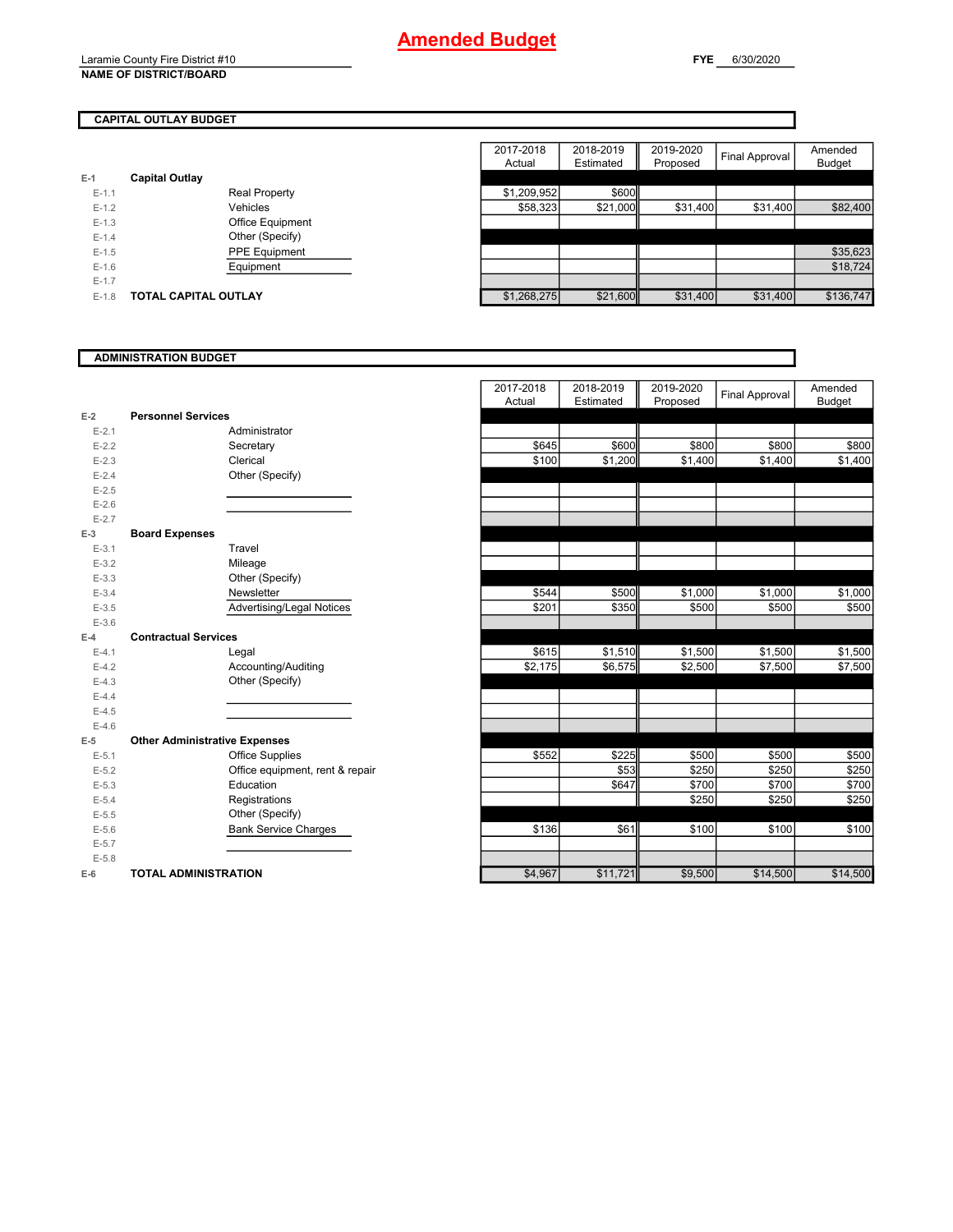### **OPERATIONS BUDGET** Laramie County Fire District #10

| E-7       | <b>Personnel Services</b>              |  |
|-----------|----------------------------------------|--|
| $E - 7.1$ | Wages--Operations                      |  |
| $E - 7.2$ | <b>Service Contracts</b>               |  |
| $E - 7.3$ | Other (Specify)                        |  |
| $E - 7.4$ | Training                               |  |
| $E - 7.5$ | Awards                                 |  |
| $E - 7.6$ | see additional details                 |  |
| $E-8$     | <b>Travel</b>                          |  |
| $E-8.1$   | Mileage                                |  |
| $E-8.2$   | Other (Specify)                        |  |
| $E-8.3$   |                                        |  |
| $E - 8.4$ |                                        |  |
| $E - 8.5$ |                                        |  |
| $E-9$     | <b>Operating supplies (List)</b>       |  |
| $E-9.1$   | <b>Station Supplies</b>                |  |
| $E-9.2$   | <b>Reporting Software</b>              |  |
| $E-9.3$   | Foam                                   |  |
| $E-9.4$   |                                        |  |
| $E-9.5$   |                                        |  |
| $E-10$    | <b>Program Services (List)</b>         |  |
| $E-10.1$  | Fuel                                   |  |
| $E-10.2$  | Vehicle Maitnenance                    |  |
| $E-10.3$  | <b>Equipment Maintenance</b>           |  |
| $E-10.4$  | <b>Medical Equipment</b>               |  |
| $E-10.5$  | see additional details                 |  |
| $E-11$    | <b>Contractual Arrangements (List)</b> |  |
| $E-11.1$  | Land Lease                             |  |
| $E-11.2$  |                                        |  |
| $E-11.3$  |                                        |  |
| $E-11.4$  |                                        |  |
| $E-11.5$  |                                        |  |
| $E-12$    | <b>Other operations (Specify)</b>      |  |
| $E-12.1$  | Dues & Subscriptions                   |  |
| $E-12.2$  | <b>Meeting Expenses</b>                |  |
| $E-12.3$  | <b>Bldg/Grounds</b>                    |  |
| $E-12.4$  | Utilities/Telephone/Interne            |  |
| $E-12.5$  |                                        |  |
| $E-13$    | <b>TOTAL OPERATIONS</b>                |  |

|                |                                        | 2017-2018<br>Actual | 2018-2019<br>Estimated | 2019-2020<br>Proposed | <b>Final Approval</b> | Amended<br><b>Budget</b> |
|----------------|----------------------------------------|---------------------|------------------------|-----------------------|-----------------------|--------------------------|
| $\overline{7}$ | <b>Personnel Services</b>              |                     |                        |                       |                       |                          |
| $E - 7.1$      | Wages--Operations                      |                     |                        |                       |                       | \$50,000                 |
| $E - 7.2$      | <b>Service Contracts</b>               |                     |                        |                       |                       | \$50,000                 |
| $E - 7.3$      | Other (Specify)                        |                     |                        |                       |                       |                          |
| $E - 7.4$      | Training                               | \$2,242             | \$3,500                | \$6,500               | \$6,500               | \$6,500                  |
| $E - 7.5$      | Awards                                 | \$426               | \$1,200                | \$1,000               | \$1,000               | \$1,000                  |
| $E - 7.6$      | see additional details                 |                     |                        | \$1,200               | \$1,200               | \$1,200                  |
| 8              | <b>Travel</b>                          |                     |                        |                       |                       |                          |
| $E-8.1$        | Mileage                                |                     |                        |                       |                       |                          |
| $E-8.2$        | Other (Specify)                        |                     |                        |                       |                       |                          |
| $E-8.3$        |                                        |                     |                        |                       |                       |                          |
| $E-8.4$        |                                        |                     |                        |                       |                       |                          |
| $E-8.5$        |                                        |                     |                        |                       |                       |                          |
| 9              | <b>Operating supplies (List)</b>       |                     |                        |                       |                       |                          |
| $E-9.1$        | <b>Station Supplies</b>                | \$971               | \$1,400                | \$2,500               | \$2,500               | \$2,500                  |
| $E-9.2$        | <b>Reporting Software</b>              | \$1,137             | \$300                  | \$500                 | \$1,150               | \$1,150                  |
| $E-9.3$        | Foam                                   | \$1,834             | \$1,000                | \$2.000               | \$2,000               | \$2,000                  |
| $E-9.4$        |                                        |                     |                        |                       |                       |                          |
| $E-9.5$        |                                        |                     |                        |                       |                       |                          |
| 10             | <b>Program Services (List)</b>         |                     |                        |                       |                       |                          |
| $E-10.1$       | Fuel                                   | \$2,996             | \$5,000                | \$5,000               | \$5,000               | \$5,000                  |
| $E-10.2$       | Vehicle Maitnenance                    | \$13,800            | \$14,000               | \$18,000              | \$18,000              | \$18,000                 |
| $E-10.3$       | <b>Equipment Maintenance</b>           | \$6.222             | \$7,000                | \$9,000               | \$9,000               | \$9,000                  |
| $E-10.4$       | <b>Medical Equipment</b>               | \$327               | \$3,050                | \$3,500               | \$3,500               | \$3,500                  |
| $E-10.5$       | see additional details                 |                     |                        | \$1,000               | \$1,000               | \$1,000                  |
| 11             | <b>Contractual Arrangements (List)</b> |                     |                        |                       |                       |                          |
| $E-11.1$       | Land Lease                             | \$400               | \$400                  | \$600                 | \$600                 | \$600                    |
| $E-11.2$       |                                        |                     |                        |                       |                       |                          |
| E-11.3         |                                        |                     |                        |                       |                       |                          |
| $E-11.4$       |                                        |                     |                        |                       |                       |                          |
| $E-11.5$       |                                        |                     |                        |                       |                       |                          |
| 12             | Other operations (Specify)             |                     |                        |                       |                       |                          |
| $E-12.1$       | Dues & Subscriptions                   | \$150               | \$287                  | \$300                 | \$300                 | \$300                    |
| $E-12.2$       | <b>Meeting Expenses</b>                | \$555               | \$325                  | \$400                 | \$400                 | \$400                    |
| $E-12.3$       | Bldg/Grounds                           | \$1,386             | \$1,650                | \$3,100               | \$3,100               | \$3,100                  |
| $E-12.4$       | Utilities/Telephone/Interne            | \$13,841            | \$16,000               | \$16,000              | \$16,000              | \$33,000                 |
| $E-12.5$       |                                        |                     |                        |                       |                       |                          |
| 13             | <b>TOTAL OPERATIONS</b>                | \$46,286            | \$55,112               | \$70,600              | \$71,250              | \$188,250                |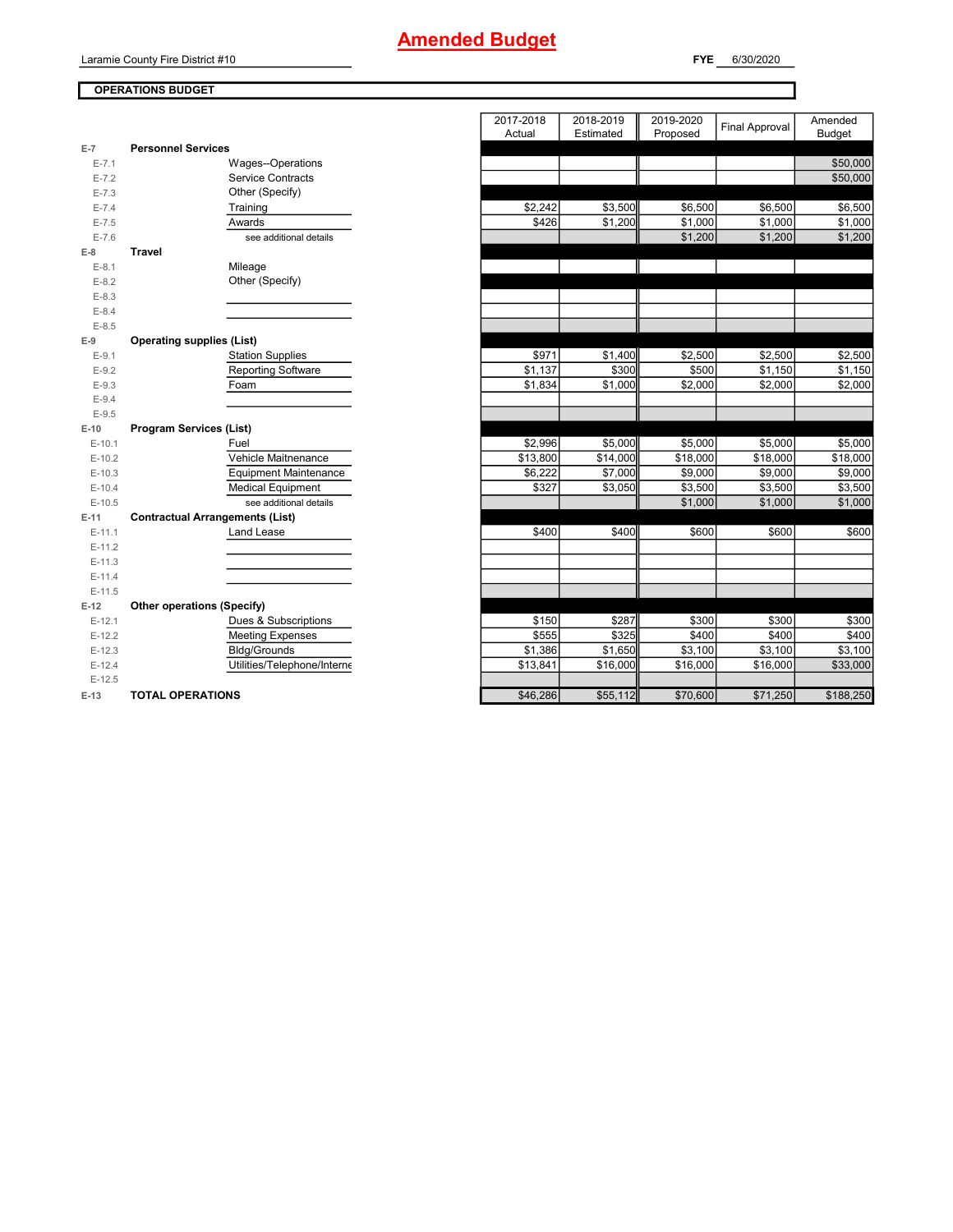Laramie County Fire District #10

**FYE** 6/30/2020

#### **INDIRECT COSTS BUDGET**

|          |                              | 2017-2018<br>Actual | 2018-2019<br>Estimated | 2019-2020<br>Proposed | Final Approval | Amended<br><b>Budget</b> |
|----------|------------------------------|---------------------|------------------------|-----------------------|----------------|--------------------------|
| $E-14$   | Insurance                    |                     |                        |                       |                |                          |
| $E-14.1$ | Liability                    | \$8,670             | \$8,673                | \$8,200               | \$8,200        | \$10,000                 |
| $E-14.2$ | Buildings and vehicles       |                     |                        |                       |                |                          |
| $E-14.3$ | Equipment                    |                     |                        |                       |                |                          |
| $E-14.4$ | Other (Specify)              |                     |                        |                       |                |                          |
| $E-14.5$ |                              |                     |                        |                       |                |                          |
| $E-14.6$ |                              |                     |                        |                       |                |                          |
| $E-14.7$ |                              |                     |                        |                       |                |                          |
| $E-15$   | Indirect payroll costs:      |                     |                        |                       |                |                          |
| $E-15.1$ | FICA (Social Security) taxes |                     |                        |                       |                | \$750                    |
| $E-15.2$ | <b>Workers Compensation</b>  | \$488               | \$500                  | \$2,500               | \$2,500        | \$4,000                  |
| $E-15.3$ | <b>Unemployment Taxes</b>    |                     |                        |                       |                |                          |
| $E-15.4$ | Retirement                   | \$1,140             | \$1,440                | \$2,250               | \$2,250        | \$3,000                  |
| $E-15.5$ | <b>Health Insurance</b>      |                     |                        |                       |                |                          |
| $E-15.6$ | Other (Specify)              |                     |                        |                       |                |                          |
| $E-15.7$ |                              |                     |                        |                       |                |                          |
| $E-15.8$ |                              |                     |                        |                       |                |                          |
| $E-15.9$ |                              |                     |                        |                       |                |                          |
|          |                              |                     |                        |                       |                |                          |
| $E-17$   | <b>TOTAL INDIRECT COSTS</b>  | \$10,298            | \$10,613               | \$12,950              | \$12,950       | \$17,750                 |

#### **DEBT SERVICE BUDGET**

|         |                           | 2017-2018 | 2018-2019 | 2019-2020 | Final Approval | Amended       |
|---------|---------------------------|-----------|-----------|-----------|----------------|---------------|
|         |                           | Actual    | Estimated | Proposed  |                | <b>Budget</b> |
| $D-1$   | <b>Debt Service</b>       |           |           |           |                |               |
| $D-1.1$ | Principal                 |           |           |           |                |               |
| $D-1.2$ | Interest                  |           |           |           |                |               |
| $D-1.3$ | Fees                      |           |           |           |                |               |
| $D-2$   | <b>TOTAL DEBT SERVICE</b> | \$0       | \$0       | \$0       | \$0            | \$0           |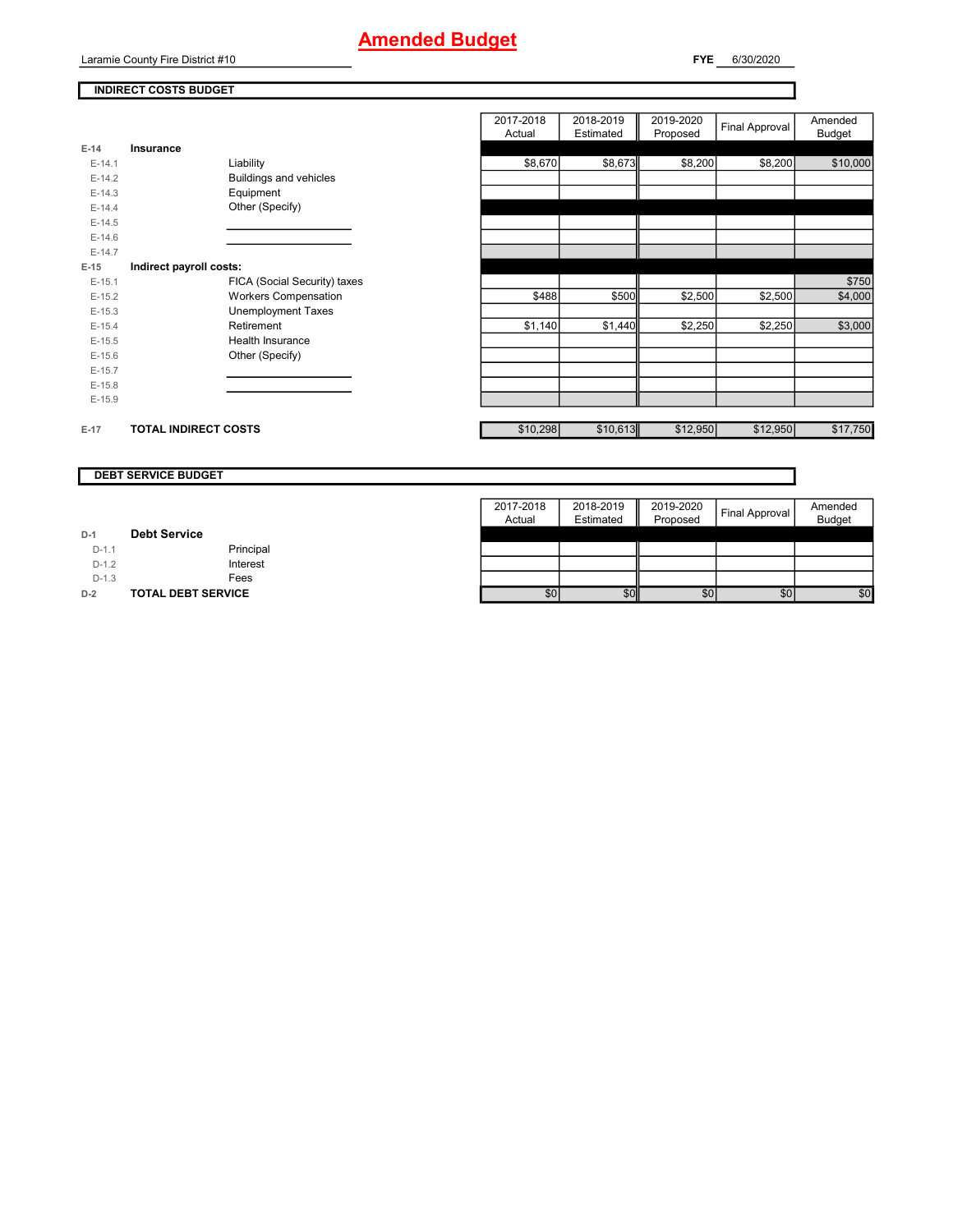Laramie County Fire District #10 **NAME OF DISTRICT/BOARD**

#### **GENERAL FUNDS**

| $C-2$   | <b>General Fund Reductions:</b>                     |           |           |           |           |           |
|---------|-----------------------------------------------------|-----------|-----------|-----------|-----------|-----------|
| C-1.6   | <b>Total Estimated Cash and Investments on Hand</b> | \$341.422 | \$341.422 | \$264.557 | \$264.557 | \$271.203 |
| $C-1.5$ | Reserves (From Below)                               | \$77.036  | \$77,036  | \$0       | \$0       | \$0       |
|         |                                                     |           |           |           |           |           |

| $C-2.1$ | a. Unpaid bills at FYE |
|---------|------------------------|
| $C-2.2$ | b. Reserves            |

**C-1 Balances at Beginning of Fiscal Year**

| <b>Total Deductions (a+b)</b> |
|-------------------------------|
|                               |

**C-2.4 Estimated Non-Restricted Funds Available** 

|         | OCHCLAIT UNU REUUCHUNG.                         |           |                  |           |           |           |
|---------|-------------------------------------------------|-----------|------------------|-----------|-----------|-----------|
| $C-2.1$ | a. Unpaid bills at FYE                          |           |                  |           |           |           |
| $C-2.2$ | ມ. Reserves                                     | \$77,036  | \$0 <sub>1</sub> | \$0       | \$0       | \$0       |
| $C-2.3$ | Total Deductions (a+b)                          | \$77,036  | \$0 <sub>1</sub> | \$0       | \$0       | \$0       |
| $C-2.4$ | <b>Estimated Non-Restricted Funds Available</b> | \$264,386 | \$341.422        | \$264.557 | \$264,557 | \$271,203 |

|          | <b>SINKING &amp; DEBT SERVICE FUNDS</b>                     |                     |                        |                       |                |                          |
|----------|-------------------------------------------------------------|---------------------|------------------------|-----------------------|----------------|--------------------------|
| $C-3$    |                                                             | 2017-2018<br>Actual | 2018-2019<br>Estimated | 2019-2020<br>Proposed | Final Approval | Amended<br><b>Budget</b> |
| $C-3.1$  | Beginning Balance in Reserve Account (end of previous year) |                     | \$0                    | \$0                   |                |                          |
| $C-3.2$  | Date of Reserve Approval in Minutes:                        |                     |                        |                       |                |                          |
| $C-3.3$  | Amount to be added to the reserve                           |                     |                        |                       |                |                          |
| $C-3.4$  | Date of Reserve Approval in Minutes:                        |                     |                        |                       |                |                          |
| $C-3.5$  | SUB-TOTAL                                                   | \$0 <sub>1</sub>    | \$0                    | \$0                   | \$0            | \$0                      |
| $C-3.6$  | Identify the amount and project to be spent                 |                     |                        |                       |                |                          |
| $C-3.7$  | a.                                                          |                     |                        |                       |                |                          |
| $C-3.8$  | b.                                                          |                     |                        |                       |                |                          |
| $C-3.9$  |                                                             |                     |                        |                       |                |                          |
| $C-3.10$ | Date of Reserve Approval in Minutes:                        |                     |                        |                       |                |                          |
| $C-3.11$ | TOTAL CAPITAL OUTLAY (a+b+c)                                | \$0                 | \$0                    | \$0                   | \$0            | \$0                      |
| $C-3.12$ | Balance to be retained                                      | \$0                 | \$0                    | \$0                   | \$0            | \$0                      |

### **RESERVES**

| $C-4$    |                                                             |          | 2017-2018<br>Actual | 2018-2019<br>Estimated | 2019-2020<br>Proposed | Final Approval | Amended<br><b>Budget</b> |
|----------|-------------------------------------------------------------|----------|---------------------|------------------------|-----------------------|----------------|--------------------------|
| $C-4.1$  | Beginning Balance in Reserve Account (end of previous year) |          | \$77,036            | \$77,036               | \$0                   |                |                          |
| $C-4.2$  | Date of Reserve Approval in Minutes:                        | 7/2/2018 |                     |                        |                       |                |                          |
| $C-4.3$  | Amount to be added to the reserve                           |          |                     |                        |                       |                |                          |
| $C-4.4$  | Date of Reserve Approval in Minutes:                        |          |                     |                        |                       |                |                          |
| $C-4.5$  | SUB-TOTAL                                                   |          | \$77,036            | \$77,036               | \$0                   | \$0            | \$0                      |
| $C-4.6$  | Identify the amount and project to be spent                 |          |                     |                        |                       |                |                          |
| $C-4.7$  | a. Finish new station                                       |          |                     | \$77.036               |                       |                |                          |
| $C-4.8$  |                                                             |          |                     |                        |                       |                |                          |
| $C-4.9$  |                                                             |          |                     |                        |                       |                |                          |
| $C-4.10$ | Date of Reserve Approval in Minutes:                        |          |                     |                        |                       |                |                          |
| $C-4.11$ | TOTAL OTHER RESERVE OUTLAY (a+b+c)                          |          | \$0                 | \$77,036               | \$0                   | \$0            | \$0                      |
| $C-4.12$ | Balance to be retained                                      |          | \$77,036            | \$0 <sub>1</sub>       | \$0                   | \$0            | \$0                      |

#### **BOND FUNDS**

| $C-5$     |                                                             | 2017-2018<br>Actual | 2018-2019<br>Estimated | 2019-2020<br>Proposed | Final Approval | Amended<br><b>Budget</b> |
|-----------|-------------------------------------------------------------|---------------------|------------------------|-----------------------|----------------|--------------------------|
| $C-5.1$   | Beginning Balance in Reserve Account (end of previous year) |                     | \$0                    | \$0                   |                |                          |
| $C-5.2$   | Date of Reserve Approval in Minutes:                        |                     |                        |                       |                |                          |
| $C-5.3$   | Amount to be added to the reserve                           |                     |                        |                       |                |                          |
| $C-5.4$   | Date of Reserve Approval in Minutes:                        |                     |                        |                       |                |                          |
| $C - 5.5$ | SUB-TOTAL                                                   | \$0                 | \$0                    | \$0                   | \$0            | \$0                      |
| $C - 5.6$ | Identify the amount and project to be spent                 |                     |                        |                       |                |                          |
| $C-5.7$   | Date of Reserve Approval in Minutes:                        |                     |                        |                       |                |                          |
| $C-5.8$   | Balance to be retained                                      | \$0                 | \$0                    | \$0                   | \$0            | \$0                      |
|           |                                                             |                     |                        |                       |                |                          |
| $C-5.9$   | TOTAL TO BE SPENT                                           | \$0                 | \$77,036               | \$0                   | \$0            | \$0                      |